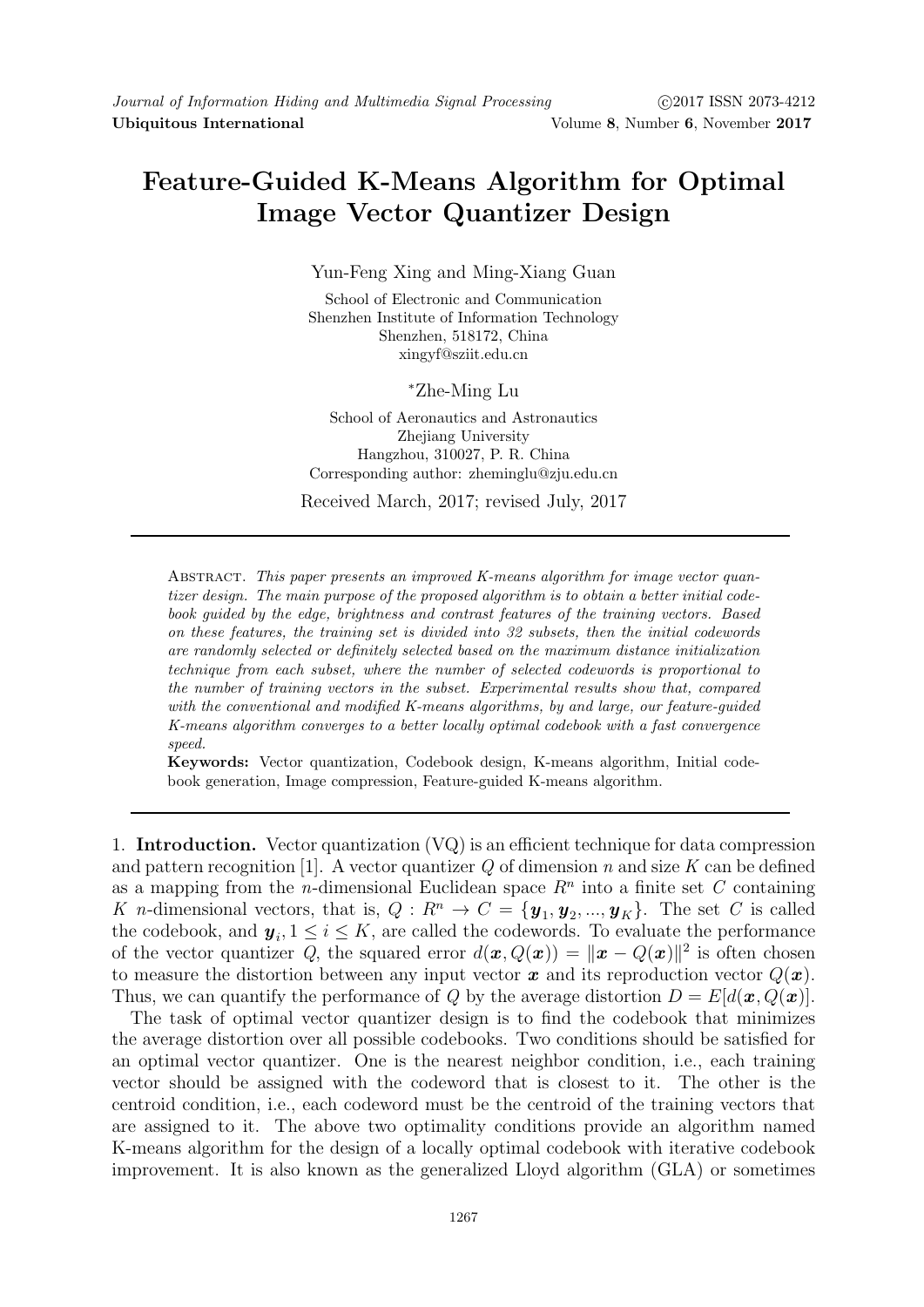called the Linde-Buzo-Gray (LBG) algorithm [2], where each iteration consists of the following two steps:

(1) Given a codebook  $C_m = {\mathbf{y}_i; i = 1, 2, ..., K}$  obtained from the *m*-th iteration, find the optimal partitioning of the space  $R<sup>n</sup>$ , that is, use the first condition to form the nearest-neighbor cells  $V_i = \{ \boldsymbol{x} : d(\boldsymbol{x}, \boldsymbol{y}_i) < d(\boldsymbol{x}, \boldsymbol{y}_j); j \neq i \}.$ 

(2) Adopt the second condition to update the codebook  $C_{m+1} = {centroid(V_i); i =}$  $1, 2, \ldots, K$  that is the optimal reproduction codebook based on the cells found in Step 1.

It is known that the above K-means algorithm can converge to a locally optimal codebook. Thus, some researchers have combined global optimization techniques such as genetic algorithm [3], particle swam optimization [4] to improve the performance. On the other hand, for the K-means algorithm, both the convergence speed and the performance of the converged codebook depend on the initial codebook. Thus, many algorithms have been proposed to obtain a good initial codebook, including the well known splitting, pruning, pairwise nearest neighbor design (PNN), random initialization and the maximum distance initialization [5]. Furthermore, Lee et al. presented a modified K-means algorithm [6] by simply providing a modification at above codebook updating step where the codeword updating step is as follows: newcodeword  $=$  $current codeword + scale factor * (newcentroid - current codeword).$  Since this algorithm adopted a fixed value for the scale factor, to further improve the performance, Paliwal and Ramasubramanian proposed the use of a variable scale factor [7] which is a function of the iteration number, i.e., scale factor  $= 1.0 + 9.0/(9.0 + Number of iterations finished)$ . There are also some other works to improve the performance of VQ codebook[8, 9, 10]. However, the above conventional initialization techniques and updating methods do not consider the features of each training vector. Therefore, in this Letter, we propose a simple and efficient initialization technique for the K-means algorithm used in image vector quantization by classifying the input vectors based on their features, and then initializing each sub-codebook with the number of codewords being proportional to the number of training vectors in that subset based on the random selection or maximum distance initialization technique.

2. Feature-Guided K-Means Algorithm. To make full use of the feature distribution of the training set during the initial codebook generation, our algorithm takes into account three kinds of features of each training vector, i.e., edge, brightness and contrast. Assume the training set is  $X = \{\mathbf{x}_1, \mathbf{x}_2, \dots, \mathbf{x}_M\}$ , the whole algorithm is illustrated in Fig.1. First, each training vector  $\mathbf{x}_i(i = 1, 2, \ldots, M)$  is input into three classifiers, and an overall index  $t_i \in \{1, 2, \ldots, 32\}$  is output to denote which class the training vector belongs to. Then, we collect all the training vectors belonging to the same class to generate a subset, and thus we have 32 subsets  $P_i$  of sizes  $s_i (j = 1, 2, \ldots, 32)$  respectively, where  $s_1 + s_2 + \ldots + s_{32} = M$ . Afterwards, we initialize  $K \times s_j/M$  initial codewords from each subset  $P_j$  based on the random selection or maximum distance initialization technique [5], thus we can totally obtain K initial codewords. Finally, the modified K-means algorithm in  $[7]$  is performed to generate the final codebook. During the iteration, if an empty cell appears, we just judge the classes that all current codewords belong to and find the class with the least number of codewords, and randomly select a training vector from this class as a new centroid.

Here, we should explain how to classify the training vectors. Inspired by the Structured Local Binary Kirsch Pattern (SLBKP) in [11] that adopts eight  $3 \times 3$  Kirsch templates to denote eight edge directions, we propose following eight  $4 \times 4$  templates for edge classification as shown in Fig.2.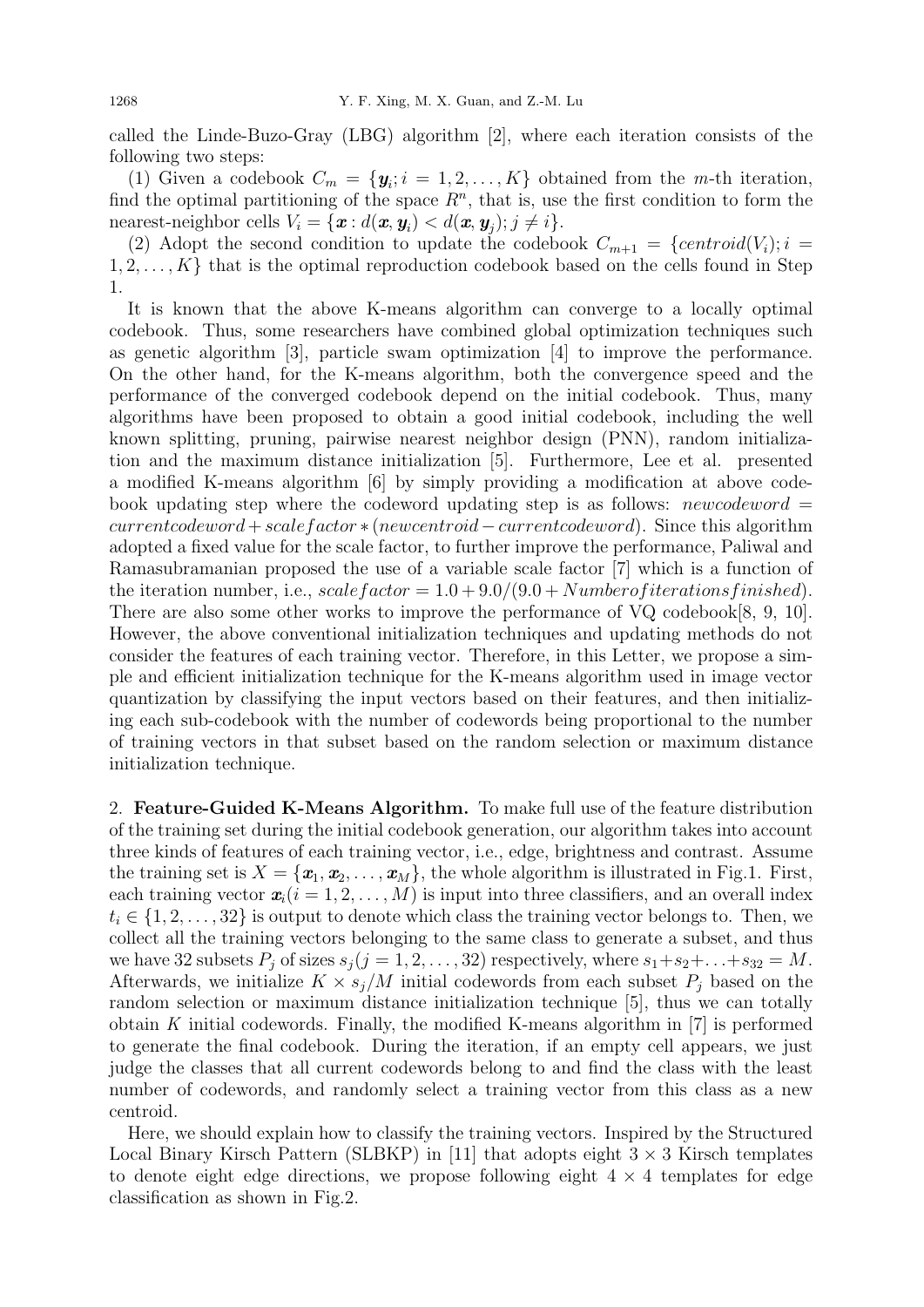

Figure 1. The block diagram of the proposed feature-guided K-means algorithm.

$$
\mathbf{E}_{1} = \begin{bmatrix} -4 & 2 & 2 & 2 \\ -4 & 0 & 0 & 2 \\ -4 & 0 & 0 & 2 \\ -4 & 2 & 2 & 2 \end{bmatrix}, \mathbf{E}_{2} = \begin{bmatrix} 2 & 2 & 2 & 2 \\ 0 & 0 & 2 & 2 \\ -4 & -4 & 0 & 2 \\ -4 & -4 & 0 & 2 \end{bmatrix}, \mathbf{E}_{3} = \begin{bmatrix} 2 & 2 & 2 & 2 \\ 2 & 0 & 0 & 2 \\ 2 & 0 & 0 & 2 \\ -4 & -4 & -4 & -4 \end{bmatrix}
$$

$$
\mathbf{E}_{4} = \begin{bmatrix} 2 & 2 & 2 & 2 \\ 2 & 2 & 0 & 0 \\ 2 & 0 & -4 & -4 \\ 2 & 0 & -4 & -4 \end{bmatrix}, \mathbf{E}_{5} = \begin{bmatrix} 2 & 2 & 2 & -4 \\ 2 & 0 & 0 & -4 \\ 2 & 0 & 0 & -4 \\ 2 & 2 & 2 & -4 \end{bmatrix}, \mathbf{E}_{6} = \begin{bmatrix} 2 & 0 & -4 & -4 \\ 2 & 0 & -4 & -4 \\ 2 & 2 & 2 & 2 \\ 2 & 2 & 2 & 2 \end{bmatrix}
$$

$$
\mathbf{E}_{7} = \begin{bmatrix} -4 & -4 & -4 & -4 \\ 2 & 0 & 0 & 2 \\ 2 & 0 & 0 & 2 \\ 2 & 2 & 2 & 2 \end{bmatrix}, \mathbf{E}_{8} = \begin{bmatrix} -4 & -4 & 0 & 2 \\ -4 & -4 & 0 & 2 \\ 0 & 0 & 2 & 2 \\ 2 & 2 & 2 & 2 \end{bmatrix}
$$

FIGURE 2. Eight  $4 \times 4$  templates for edge classification.

Assume the input image X is divided into non-overlapping  $4 \times 4$  blocks, the edge classification process can be illustrated as follows: First, we perform eight  $4 \times 4$  edge orientation templates on each  $4 \times 4$  block  $x(p, q)$ ,  $0 \leq p < 4$ ,  $0 \leq q < 4$ , obtaining an edge orientation vector  $\mathbf{v} = (v_1, v_2, \dots, v_8)$  with its components  $v_i(1 \leq i \leq 8)$  being computed as follows:

$$
v_i = \left| \sum_{p=0}^{3} \sum_{q=0}^{3} [x(p,q) \cdot e_i(p,q)] \right| 1 \le i \le 8
$$
\n(1)

Where  $e_i(p,q)$  denotes the element at the position  $(p,q)$  of  $E_i$ . Thus, an input block  $x(p,q)$ is classified into the  $j$ -th category if

$$
j = \arg\max_{1 \le i \le 8} v_i \tag{2}
$$

That is to say, we can classify each vector into one of eight categories according to its edge orientation. For the brightness classifier, we just calculate the average value  $\mu$  of all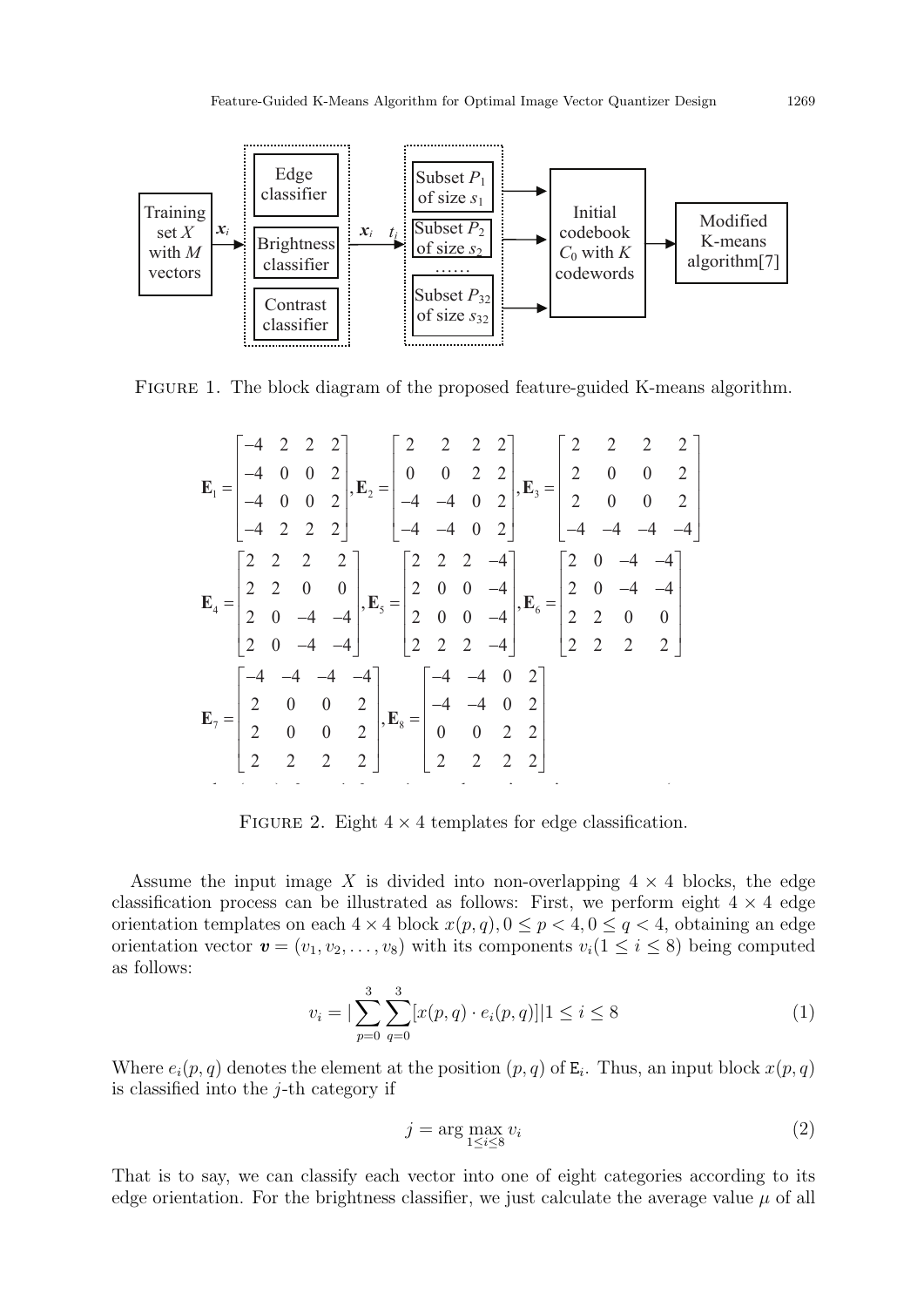components in each training vector as follows

$$
\mu = \frac{1}{16} \sum_{p=0}^{3} \sum_{q=0}^{3} [x(p,q)] \tag{3}
$$

And then we classify the input vector into the bright or dark class based on the threshold 128.0 for 256 gray-scale images. For the contrast classifier, we calculate the contrast  $\sigma$  by the following formula

$$
\sigma = \frac{1}{16} \sum_{p=0}^{3} \sum_{q=0}^{3} [x(p,q) - \mu]
$$
\n(4)

And then we classify the input vector into the high-contrast or smooth class based on the threshold 3.0. Thus, in total, based on above three classifiers, we can classify the training vectors into  $8 \times 2 \times 2 = 32$  categories.

3. Experimental Results. To demonstrate the performance of the proposed featureguided K-means algorithm, we compared our scheme with the traditional K-means algorithm  $(A1)$ , the modified K-means algorithm with the fixed scale value 1.8[6]  $(A2)$  in the codebook updating step and the modified K-means algorithm with a variable scale value [7] (A3). Two initialization techniques, i.e., random selection and maximum distance initialization, were tested. In our experiments, we used three  $512 \times 512$  monochrome images with 256 gray levels, Lena Baboon and Peppers. We divided each image into 16384 blocks, and each block is  $4 \times 4$  pixels in size. We experimented with different codebook sizes of 256, 512, and 1024. The quality of the coded images is evaluated by PSNR. For the case of random selection, the performance is averaged over ten runs.

All the algorithms are terminated when the ratio of the mean squared error difference between two iterations to the mean squared error of the current iteration is within 0.0001 or 0.01%. In Table 1, the PSNR values and the numbers of iterations for different images with different codebook sizes under the random selection are shown, where 'B' and 'A' denote the best and the average results over ten runs respectively. From Table 1, we can see that, if the random selection technique is used, our scheme requires the least average number of iterations than other algorithms and can get better codebooks than A1 and A3 algorithms. In Table 2, the PSNR values and the numbers of iterations for different images with different codebook sizes under the maximum distance initialization [5] are shown. From Table 2, we can see that, if the maximum distance initialization is used, our scheme can obtain the best codebook in a relatively less number of iterations.

4. Conclusions. This paper presents an improved K-means algorithm for image vector quantization. The main idea is to classify the training vectors into 32 categories based on the edge, brightness and contrast features of each vector, and then generate initial codewords from each category with the number of codewords proportional to the number of vectors in each category. The experimental results based on three test images show that our algorithm can converge to a better locally optimal codebook with a fast convergence speed by and large.

Acknowledgments. This work was partly supported by the Public Good Research Project of Science and Technology Program of Zhejiang Province, China. (NO.2016C31097) and the Science and Technology Project of QuZhou, Zhejiang, China.(NO.2015Y005).This work was also supported by the National Natural Science Foundation of China (No.61401288), the Guangdong Province higher vocational colleges & schools Pearl River scholar funded scheme (2016).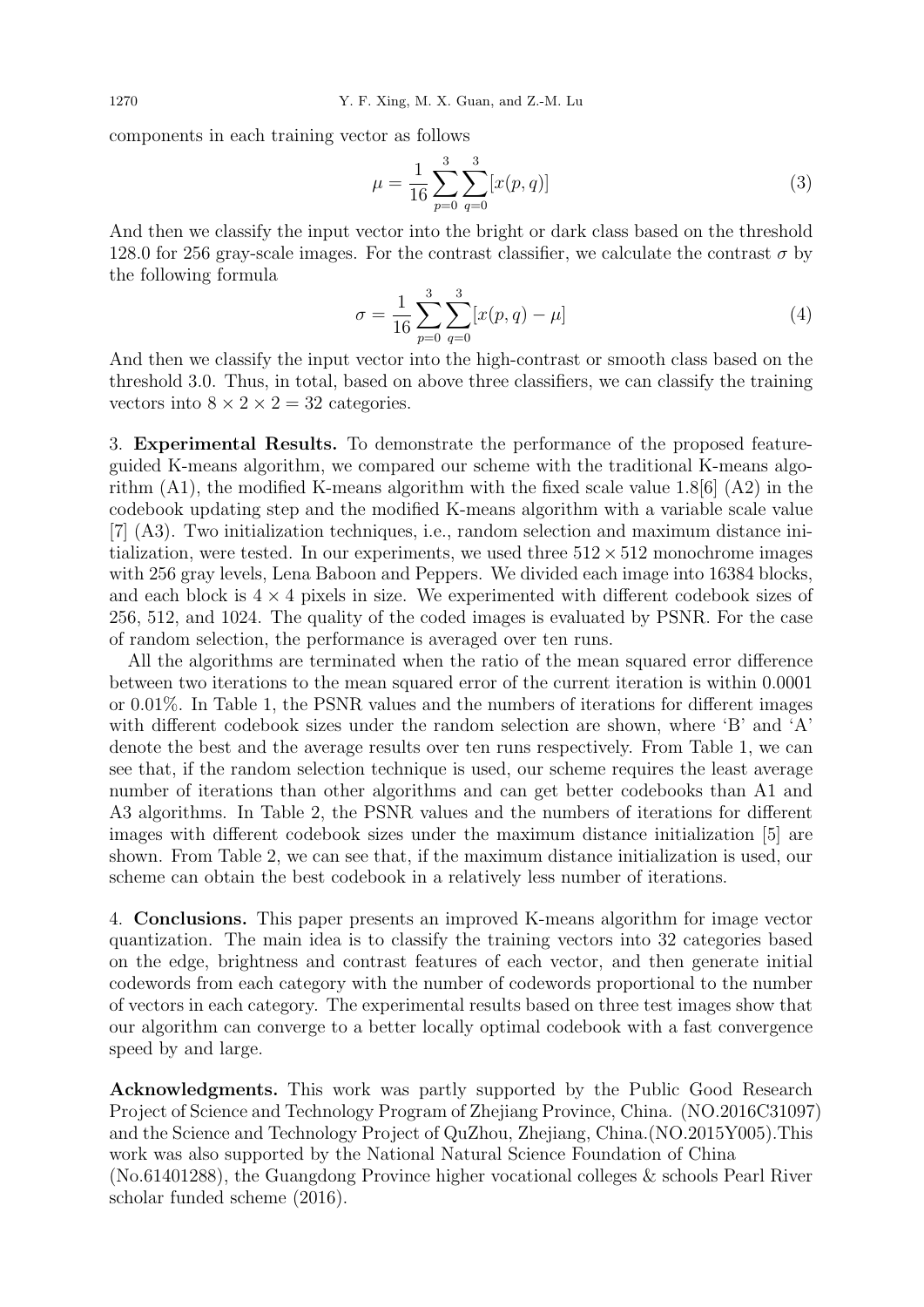| Codebook size |                       | 256        |                 | 512        |                 | 1024       |                 |
|---------------|-----------------------|------------|-----------------|------------|-----------------|------------|-----------------|
| Performance   |                       | $\bf{MSE}$ | itr             | $\bf{MSE}$ | itr             | <b>MSE</b> | itr             |
| Lena          | $\rm A1:B$            | 30.447     | 25              | 31.293     | 29              | 32.138     | 27              |
|               | A1:A                  | 30.379     | 36              | 31.237     | 38              | 32.083     | 34              |
|               | $\rm A2:B$            | 30.505     | 22              | 31.453     | $\overline{23}$ | 32.439     | $\overline{20}$ |
|               | A2:A                  | 30.465     | 26              | 31.420     | 27              | 32.387     | $26\,$          |
|               | $\overline{\bf A3:B}$ | 30.470     | $\overline{16}$ | 31.420     | $\overline{14}$ | 32.452     | $\overline{17}$ |
|               | A3:A                  | 30.436     | 23              | 31.393     | 24              | 32.383     | 22              |
|               | Our:B                 | 30.504     | $15\,$          | 31.466     | 17              | 32.425     | 15              |
|               | Our:A                 | 30.448     | 22              | 31.404     | 24              | 32.391     | 19              |
| <b>Baboon</b> | A1:B                  | 23.23      | 35              | 23.893     | 31              | 24.616     | 20              |
|               | A1:A                  | 23.21      | $44\,$          | 23.874     | $39\,$          | 24.589     | $26\,$          |
|               | $\rm A2:B$            | 23.267     | 30              | 23.954     | 26              | 24.764     | $\overline{19}$ |
|               | A2:A                  | 23.245     | 36              | 23.938     | $30\,$          | 24.745     | $23\,$          |
|               | A3:B                  | 23.253     | $\overline{23}$ | 23.946     | $\overline{20}$ | 24.746     | $\overline{15}$ |
|               | A3:A                  | 23.231     | $\,29$          | 23.927     | 25              | 24.723     | 18              |
|               | Our:B                 | 23.255     | 23              | 23.965     | 20              | 24.763     | 14              |
|               | Our:A                 | 23.236     | 29              | 23.940     | 24              | 24.747     | $17\,$          |
| Peppers       | A1:B                  | 29.863     | 32              | 30.591     | 24              | 31.368     | 19              |
|               | A1:A                  | 29.799     | 43              | 30.540     | 37              | 31.313     | 29              |
|               | A2:B                  | 29.956     | 25              | 30.789     | $\overline{25}$ | 31.712     | $\overline{18}$ |
|               | A2:A                  | 29.917     | 37              | 30.714     | 33              | 31.625     | 24              |
|               | $\overline{\bf A3:B}$ | 29.912     | 20              | 30.758     | 19              | 31.732     | $\overline{16}$ |
|               | A3:A                  | 29.861     | $30\,$          | 30.710     | 24              | 31.593     | $20\,$          |
|               | Our:B                 | 29.962     | 16              | 30.789     | 17              | 31.685     | 16              |
|               | Our:A                 | 29.908     | 25              | 30.720     | 23              | 31.606     | 19              |

Table 1. Performance comparison with random selection initialization. (CBsize: codebook Size; itr: number of iterations).

TABLE 2. Performance comparison with maximum distance initialization. (CBsize: codebook size; itr: number of iterations).

| Codebook size |                | 256           |     | 512                  |     | 1024                 |     |
|---------------|----------------|---------------|-----|----------------------|-----|----------------------|-----|
| Performance   |                | $_{\rm{MSE}}$ | itr | $\operatorname{MSE}$ | itr | $\operatorname{MSE}$ | itr |
| Lena          | A1             | 30.325        | 20  | 31.482               | 23  | 32.953               | 24  |
|               | $\bf{A2}$      | 30.438        | 23  | 31.591               | 23  | 33.071               | 15  |
|               | $\bf{A3}$      | 30.421        | 21  | 31.587               | 14  | 33.078               | 13  |
|               | Our            | 30.556        | 25  | 31.724               | 19  | 33.152               | 19  |
| <b>Baboon</b> | A <sub>1</sub> | 23.205        | 35  | 23.871               | 19  | 24.738               | 23  |
|               | A <sub>2</sub> | 23.252        | 25  | 23.975               | 20  | 24.839               | 19  |
|               | $\bf{A3}$      | 23.229        | 18  | 23.966               | 19  | 24.823               | 19  |
|               | Our            | 23.259        | 22  | 23.982               | 19  | 24.840               | 24  |
| Peppers       | A <sub>1</sub> | 29.900        | 22  | 31.109               | 16  | 32.635               | 22  |
|               | $\bf{A2}$      | 30.070        | 18  | 31.226               | 18  | 32.709               | 15  |
|               | A3             | 30.049        | 19  | 31.218               | 13  | 32.692               | 13  |
|               | Our            | 30.189        | 13  | 31.336               | 16  | 32.755               | 16  |

## REFERENCES

[1] A. Gersho, and R. M. Gray, Vector quantization and signal compression, Springer Science & Business Media, 2012